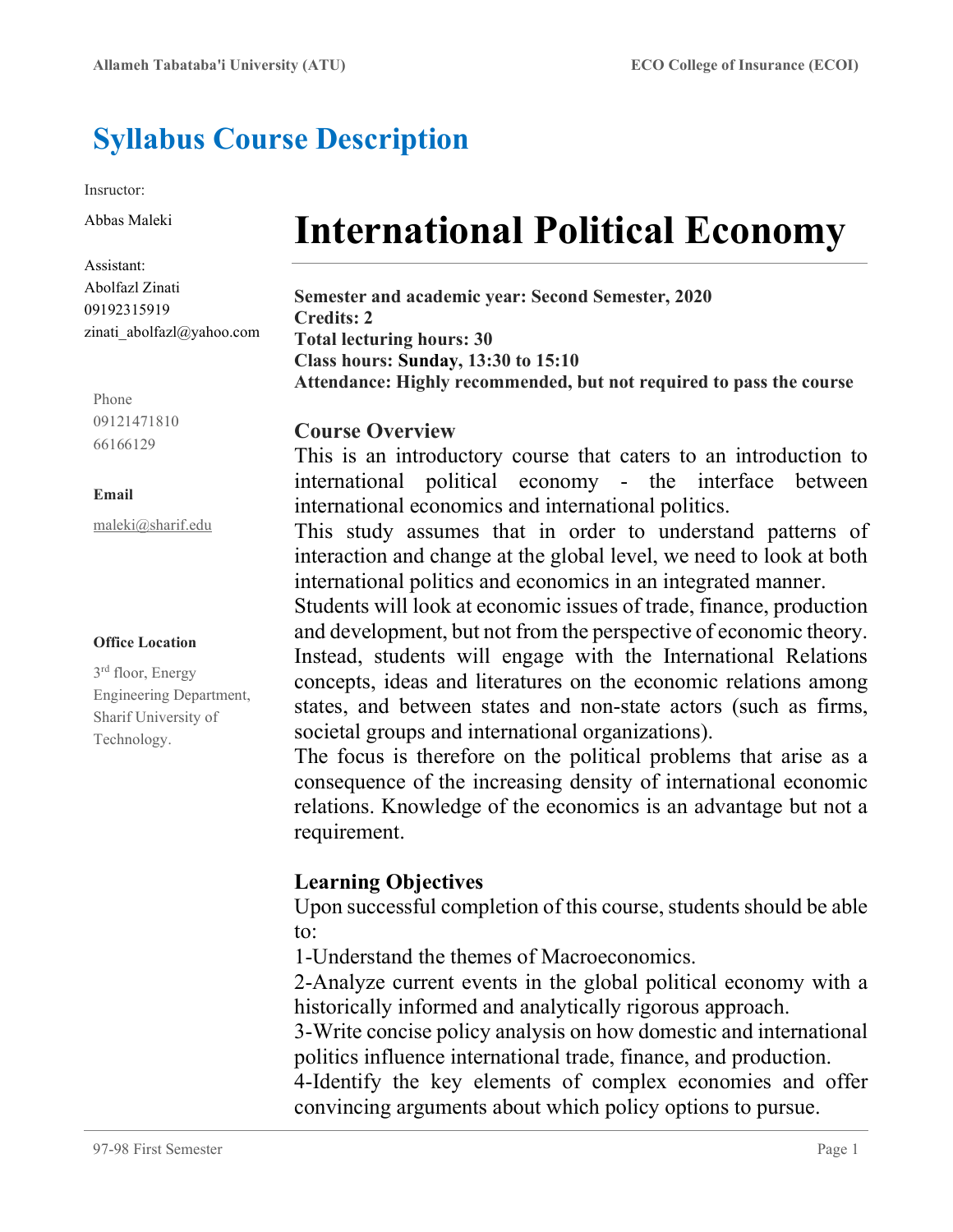5-Demonstrate a systematic and critical understanding of the key issues and debates within contemporary economies in developed and developing countries.

#### Oral Presentation

Each student requires to select and present one of the texts of the following case studies for his/her class presentation.

- 1- The Geopolitics of Natural Gas
- 2- The Greek Crisis: Tragedy or Opportunity?
- 3- Is the next for the Chinese Economy?
- 4- The Promise and Peril of Russia's Resurgent State
- 5- TAPI
- 6- The Political Economy of Carbon Trading
- 7- Saudi Arabia: modern Reform, Enduring Stability
- 8- Turkey: A Work in Progress

#### Policy Papers

Each student will also select one title at the beginning of the class and write a policy paper till weak 15. The total number of the words should be around 3000. Titles must be approved by Professor. This list is considered as a suggestion.

- 1. The influence of the international political system on the international economic system
- 2. OPEC: Cartel or useless agency
- 3. Iran and Eurasian Economic Union
- 4. "One Belt, One Road", its impact on global economy
- 5. Media Bias and its impact on politics and economics
- 6. The political economy of social media
- 7. The political economy of immigration
- 8. The political economy of organized crime
- 9. The political economy of conflict
- 10.Redistribution and Taxation
- 11.Inequality and Public Goods
- 12.Cyber Security & Public-Private Partnerships
- 13.Future of Energy Market in the Frame of IPE
- 14.Windfall oil money in OPEC countries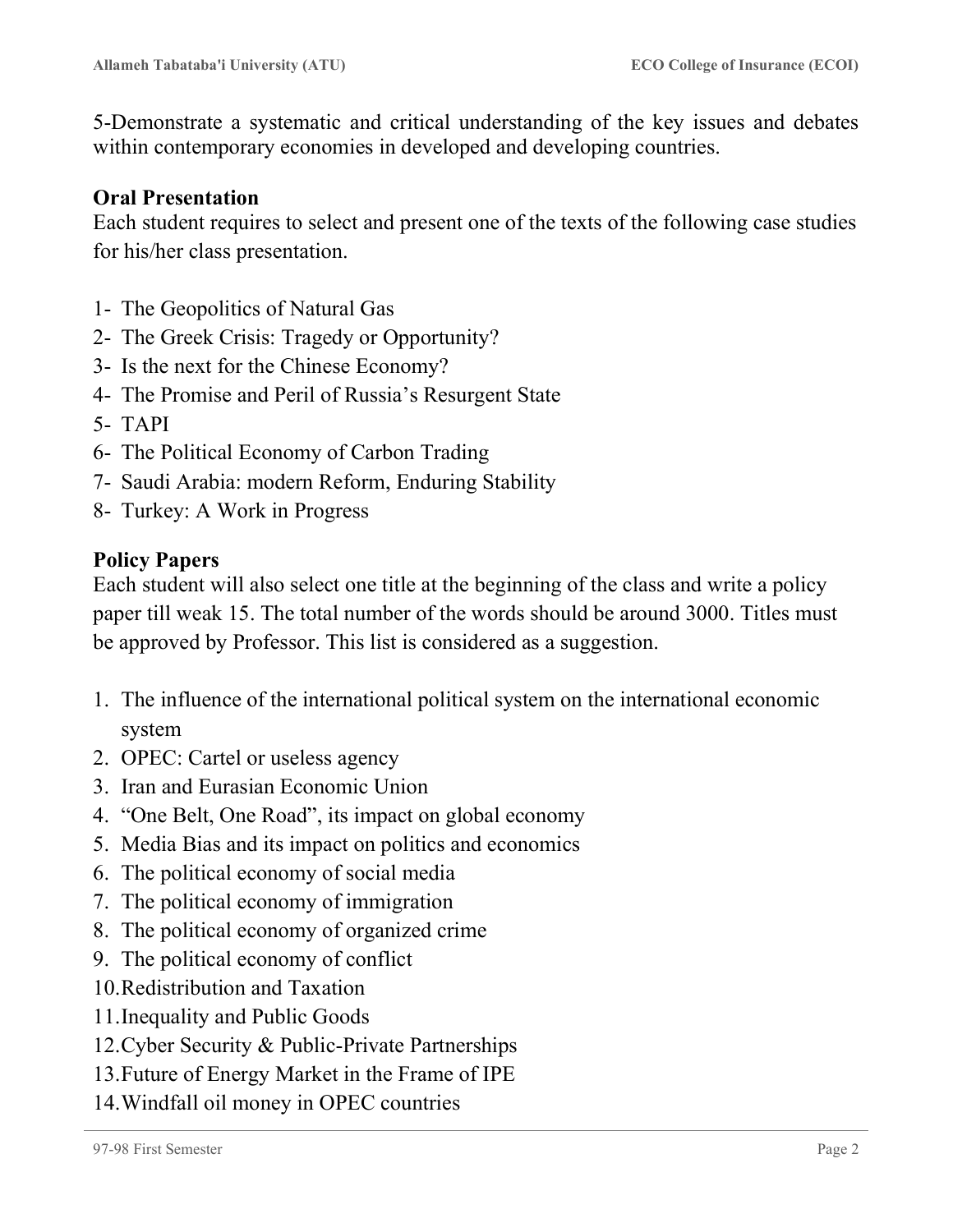#### References:

- Bade, Robin & Michael Parkin; Essential Foundations of Economics; (8th edition), New York: Pearson, 2018
- Frieden Jeffry, David Lake, and J. Lawrence Broz (eds.), International Political Economy: Perspectives on Global Power and Wealth; New York, W.W. Norton, 6th edition, 2017.
- Oatley Thomas, International Political Economy: Interest and Institutions in the Global Economy; New York: Pearson/Longman, 5th edition, 2016
- Lawfon, Thomas C, James N. Rosenau, and Amy C. Verdon; Strange Power" Shaping the Parameters of International Relations and International Political Economy; London: Ashgate, 2000
- Strange, Susan; "International Economics and International Relations: A Case of Mutual Neglect"; *International Affairs*; Royal Institute of International Affairs, 1970
- Spero, Jean E. and Jeffrey A. Hart; The Politics of International Economic Relations; London: Routledge, 1997
- Palan, Romen (ed.); Global Political Economy: Contemporary Theories; London: Routledge, 2000
- Maleki, Abbas; "Iran" in Starr, S. Frederick. The New Silk Roads: Transport and Trade in Greater Central Asia. Johns Hopkins University Press, 2007.

#### Supplementary Readings

The following Persian texts are suggested for better understanding the resources and case studies. Additional resources for studying at home will be suggested upon request.

منابع فارسي:

```
- ملكي، عباس و مجيد رئوفي؛ راه ابريشم جديد: برون رفت چين از محدوديت هاي استراتژيكي، تهران: ابرار معاصر، ١٣٩٦
```
- ريموند سي،. اقتصاد سياسي بين الملل: جهان بيني هاي متعارض، ترجمه محمدعلي شيرخاني، تهران: سمت، ١٣٩٠

- گيلپين، رابرت، مرزهاي نو در اقتصاد سياسي بين المللي، تهران: چاپخش، ١٣٩٦

## Evaluation Criteria and criteria to awarding marks

The students are expected for:

1. Pre-studying the assigned texts before each session, and active participation in debates and discussions